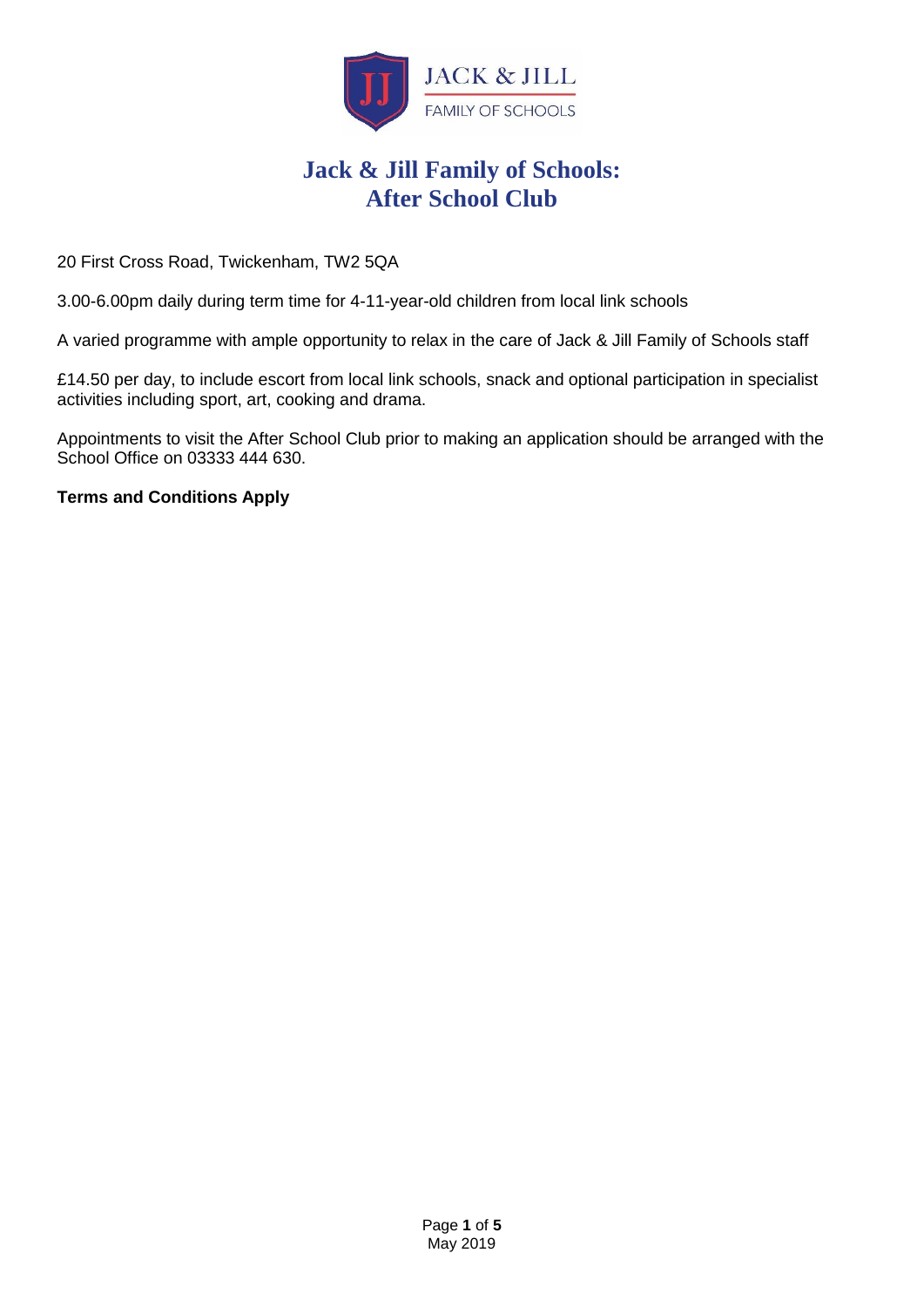# **Application for After School Club at Jack & Jill School Twickenham**

Please complete this form in as much detail as possible. We need this information to be able to process your application for a place for your child.

Information which is mandatory for you to provide is indicated below by a \*.

If you do not complete the mandatory sections in full this may jeopardise or delay your application.

# **Full Name of Child\*:**

**Date of Birth\*:**                                                                                                                                                                                                           

**Address\*:**                                                                                                                                                                                                                    

**School (***Please circle)\*:* Archdeacon Cambridge's / St James's / Trafalgar

**Days required (***Please circle***)\*:** Monday / Tuesday / Wednesday / Thursday / Friday

## **Start Date\*:**

I understand that places for the After School Club are subject to availability and will be offered from the waiting list in order of application, giving priority to siblings of those already attending the After School Club.

If the After School Club is unable to offer me/us all the days requested above, I understand that I/we will be offered alternative days which I/we can accept or decline. Should I/we choose to decline any alternative days, I/we understand that these will then be offered to the next child on the waiting list and my application will remain in the same position on the waiting list.

## **How the After School Club will use the information provided in this form**

This information will be used by the After School Club during the admissions process in order to manage and assess your application and your child's suitability for a place at the After School Club.

For more information about how the After School Club will use your information, and your child's information, please see our parent and pupil privacy notices. Both of these documents are published on the school's website: [www.jackandjillschool.org.uk/privacy/](http://www.jackandjillschool.org.uk/privacy/)

## **Payment of Fees**

We offer parents the following options for the payment of fees:

- termly in advance by bank transfer; or
- half termly in advance by bank transfer.

Please indicate your preferred payment option in the event that we offer, and you accept a place for your child in the After School Club at the Jack & Jill School (please tick one box only):

Termly in advance by bank transfer; or



Half termly in advance by bank transfer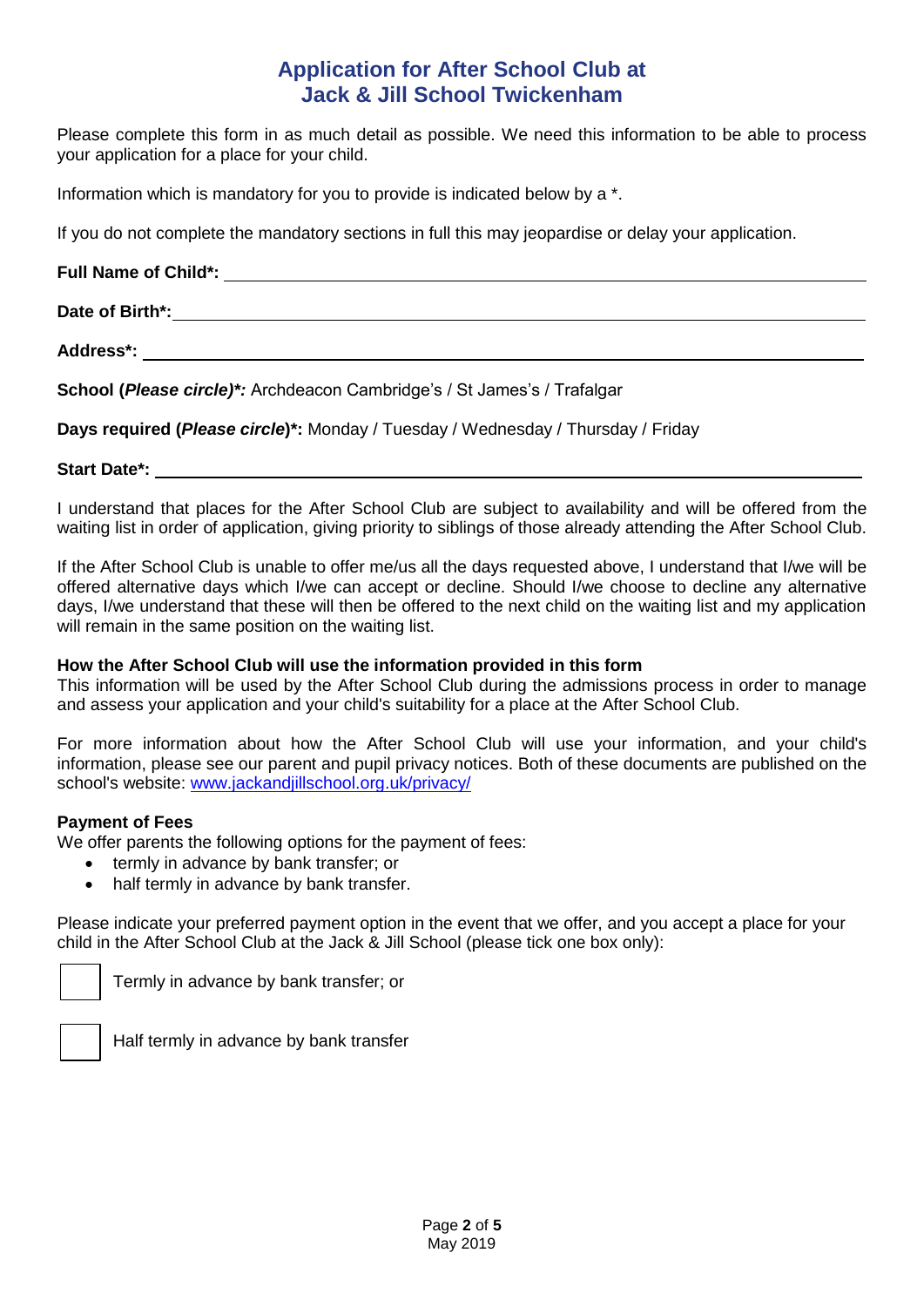## **Declarations**

I wish to add my son/daughter to the waiting list for the After School Club at the Jack & Jill School as indicated above.

I have paid the £30 registration fee via bank transfer to Barclays Bank: Sort Code: 20 29 90, Account Number: 70742295.

Please complete this form and return it to the school office either in person or email to: office@jackandjillschool.org.uk.

Your application will be acknowledged, and the date of application is the date that this form is received by the After School Club.

**Office Use Only**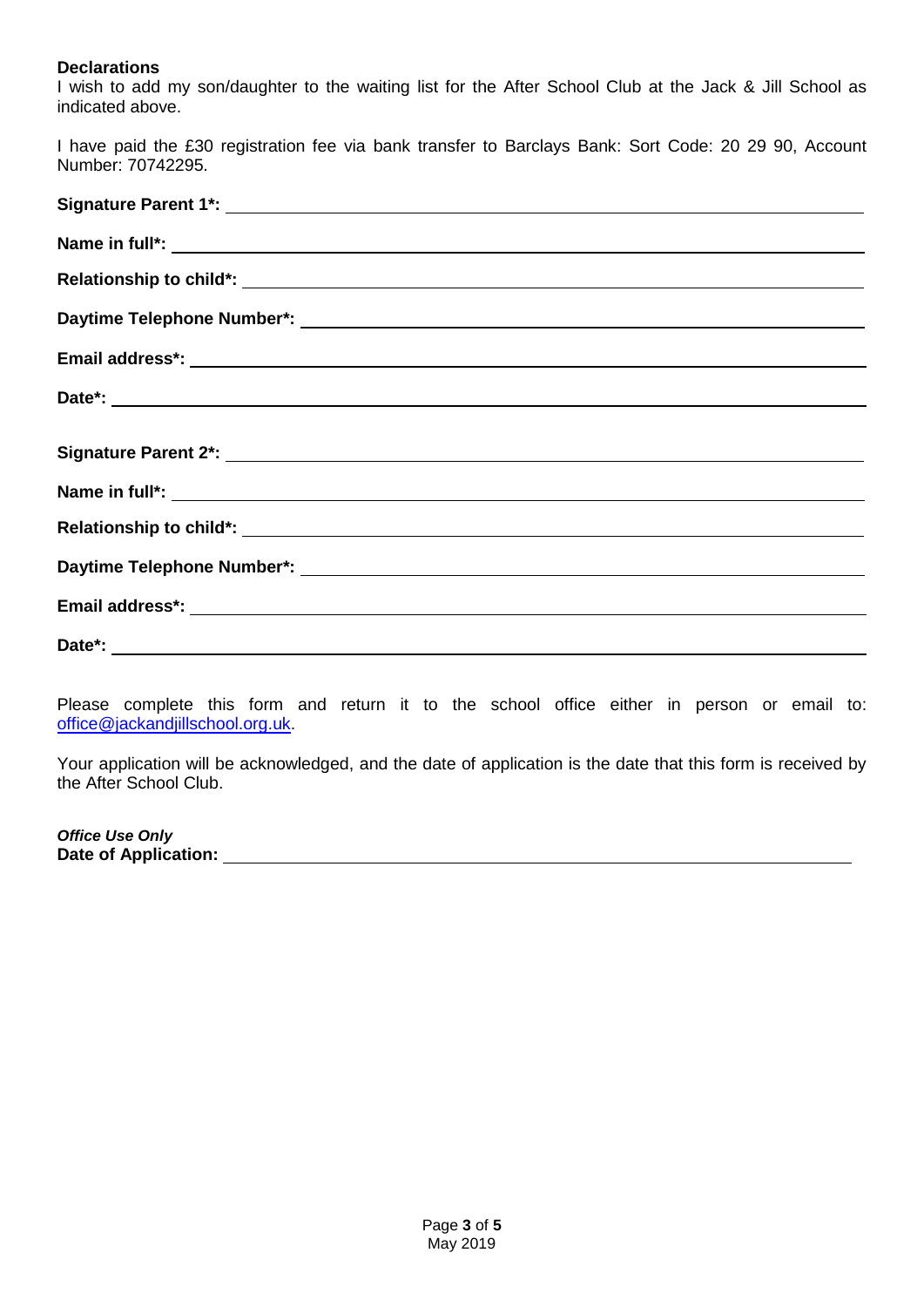# **After School Club Information for Parents**

### **Introduction**

Jack & Jill After School Club is an inclusive club for children aged 4 to 11 years. The After School Club takes place in the Jack & Jill School in Twickenham.

Places are subject to availability and are allocated to children from the waiting list according to the date of application as confirmed by the After School Club. If the number of children applying for entry exceeds the places available, the procedure set out below is operated to ensure that those available are offered out on a fair and consistent basis.

In order to provide a service that assists parents, priority is given to siblings of children already attending the After School Club. Any application from parents of children in this category will be placed above those already on the waiting list.

## **Application**

If you would like your child to attend the Jack & Jill School After School Club, the application form should be completed and returned to the school office, either in person or emailed [office@jackandjillschool.org.uk.](mailto:office@jackandjillschool.org.uk) The website provides further information about the After School Club: <https://jackandjillschool.org.uk/local-School-Pupils/>

It is recommended that parents make an appointment to visit the After School Club in operation prior to registering. However, if this is not possible applications will be accepted in advance of the visit or without this being arranged.

The application form should be signed by the person/s with parental responsibility for the child for whom the application is being made; then sent to the school along with a bank transfer for the registration fee.

Upon receipt of the application form and registration fee, an acknowledgement email will be sent to the applicant. This will confirm the date of application, which is used to decide the order in which spaces are offered when they become available.

Should the After School Club be unable to make an offer of a place for the days you have requested, the child's name will remain on the waiting list and you will be contacted by the After School Club as soon as one becomes available.

#### **Fees**

Parents are required to select their preferred payment option when completing and returning the application form. The available payment options are:

- Termly in advance by bank transfer; or
- Half termly in advance by bank transfer.

#### **Transport to the After School Club**

Children from local link schools will be collected by School staff and escorted on foot to the After School Club.

Siblings not attending the local link Schools (Archdeacon Cambridge's, St James's or Trafalgar) but making an application for the After School Club must be escorted to 20 First Cross Road by a parent or other authorised adult and signed in with the Jack & Jill After School Club staff.

#### **Collection from the After School Club**

Children must be collected from the After School Club by the parents or the named alternative collector no later than 6.00pm.

A late collection penalty charge of £5 will be applied for collection between 6.00pm and 6.15pm and thereafter £5 for every 15 minutes. All penalty fees will be added to the parents' fee account. Persistent lateness will be investigated, and discussions held with the parents to avoid children and staff being detained.